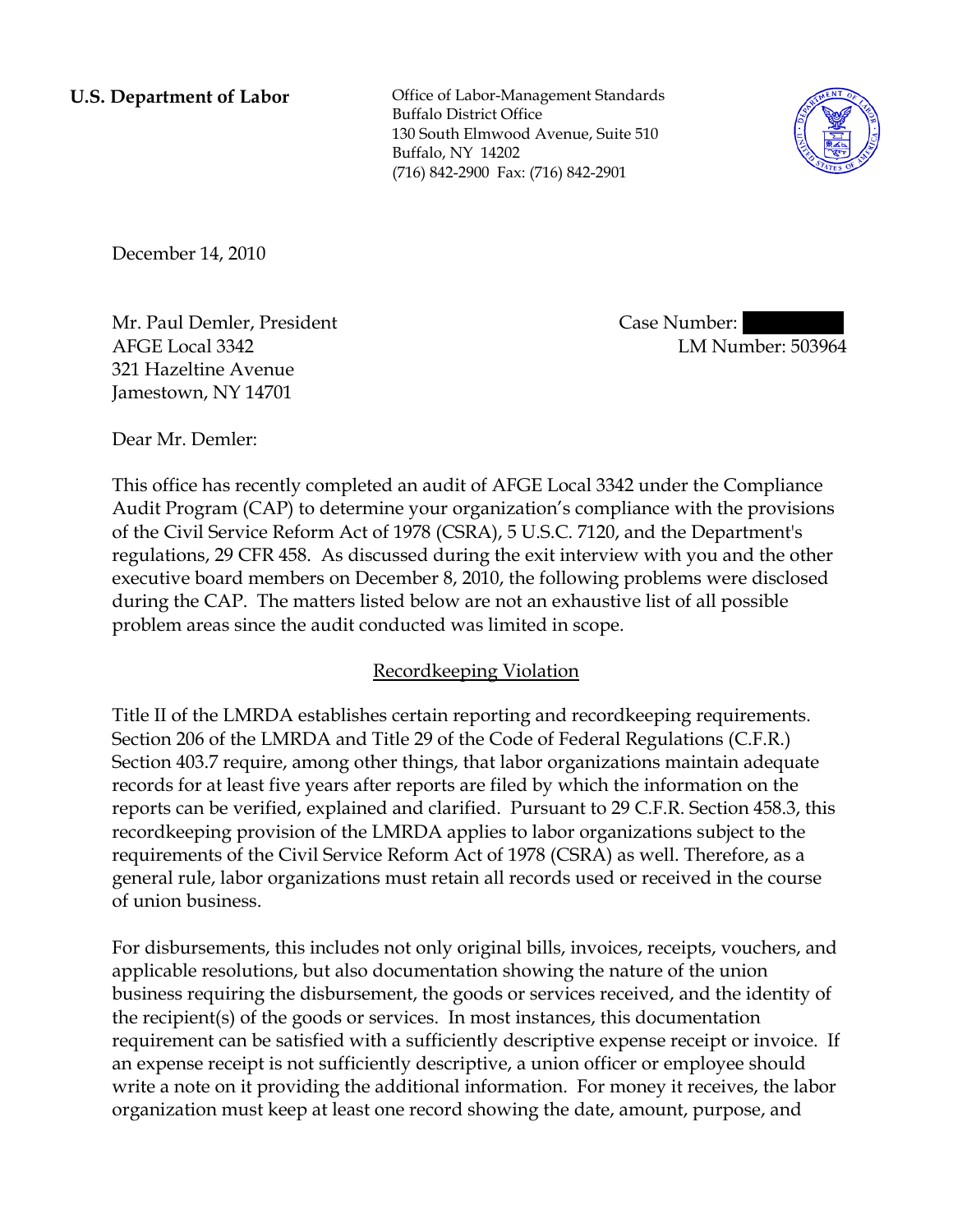Mr. Paul Demler December 14, 2010 Page 2 of 3

source of that money. The labor organization must also retain bank records for all accounts.

The audit of Local 3342's 2009 records revealed the following recordkeeping violation:

## Duplicate Receipts

Local 3342 offers its members an opportunity to purchase discounted movie tickets from a union representative in the Syracuse office. The union representative maintains a record of the number of movie tickets sold and how much money is collected and forwards the receipts money to the union treasurer. The union treasurer subsequently records the ticket sales in the union's receipts journal and deposits the money into the union's bank account. However, the union does not issue receipts to union members who purchase the movie tickets. OLMS recommends that Local 3342 use a duplicate receipt system where the union issues original pre-numbered receipts to all members who purchase the movie tickets from the union and retains copies of those receipts. A duplicate receipt system is an effective internal control because it ensures that a record is created of income which is not otherwise easily verifiable.

Based on your assurance that Local 3342 will retain adequate documentation in the future, OLMS will take no further enforcement action at this time regarding the above violations.

## Other Issue

Single Signature Checks

Local 3342 does not always obtain two authorizing signatures on union checks. OLMS recommends obtaining two signatures on all checks to improve internal controls of union funds.

I want to extend my personal appreciation to AFGE Local 3342 for the cooperation and courtesy extended during this compliance audit. I strongly recommend that you make sure this letter and the compliance assistance materials provided to you are passed on to future officers. If we can provide any additional assistance, please do not hesitate to call.